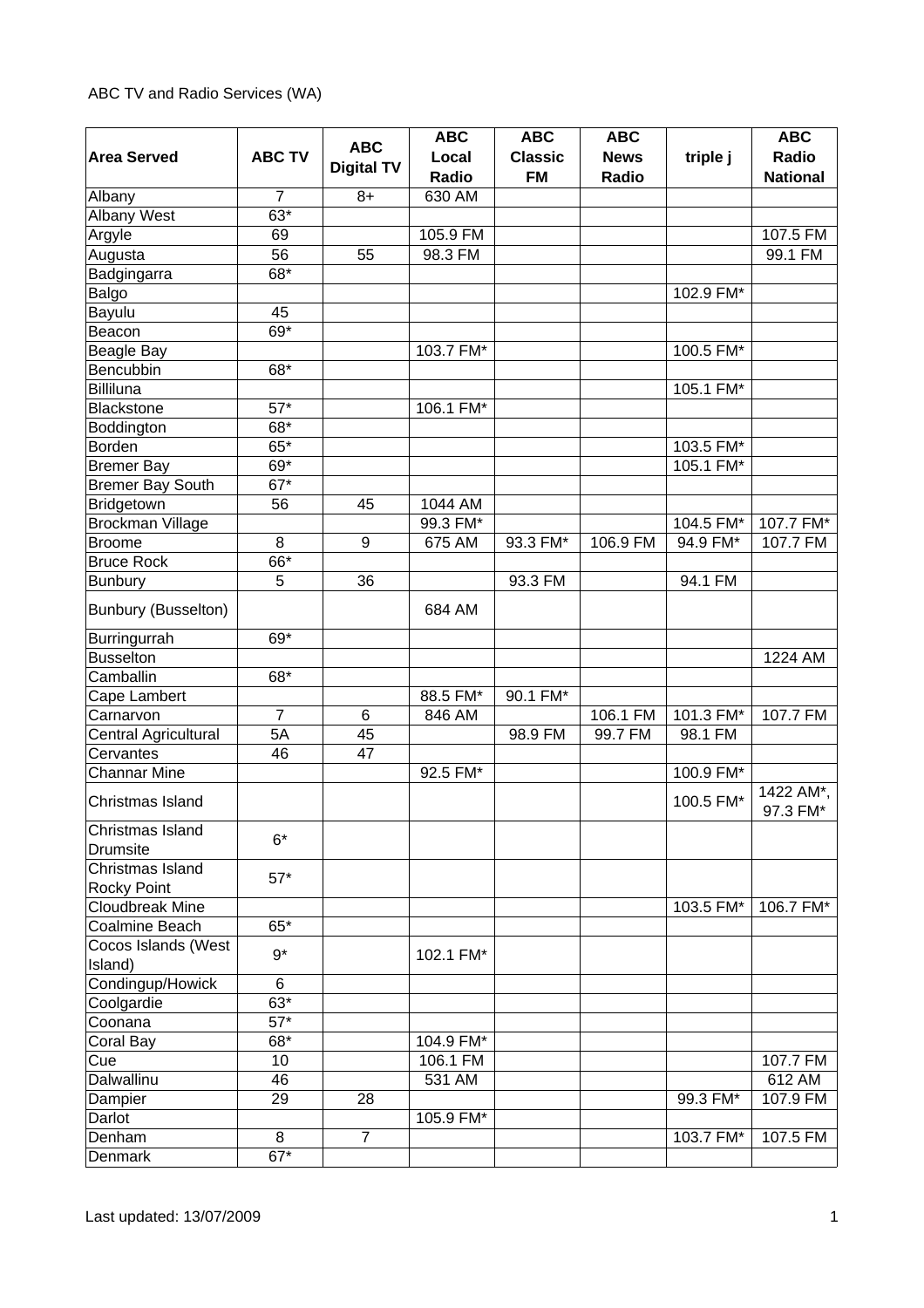|                           |                   |                   | <b>ABC</b> | <b>ABC</b>     | <b>ABC</b>  |           | <b>ABC</b>      |
|---------------------------|-------------------|-------------------|------------|----------------|-------------|-----------|-----------------|
| <b>Area Served</b>        | <b>ABC TV</b>     | <b>ABC</b>        | Local      | <b>Classic</b> | <b>News</b> | triple j  | Radio           |
|                           |                   | <b>Digital TV</b> | Radio      | <b>FM</b>      | Radio       |           | <b>National</b> |
| Derby                     | 8                 |                   | 873 AM     |                |             | 105.9 FM* | 107.5 FM        |
| Djarindjin                | $\overline{56}^*$ |                   | 104.5 FM*  |                |             |           |                 |
| Dongara                   | $61*$             |                   |            |                |             |           |                 |
| Eighty Mile Beach         |                   |                   | 88.9 FM*   |                |             |           |                 |
| Eneabba                   | 46                |                   |            |                |             |           | 107.7 FM        |
| Esperance                 | 10                | <b>9A</b>         | 837 AM     | 104.7 FM       | 103.1 FM    | 105.5 FM* | 106.3 FM        |
| Eucla                     | 69*               |                   |            |                |             |           |                 |
| Exmouth                   | 8                 | $\overline{7}$    | 1188 AM    |                |             | 98.1 FM*  | 107.7 FM        |
| <b>Fitzroy Crossing</b>   | 58                |                   | 106.1 FM   |                |             |           | 107.7 FM        |
| Fortesque Rail Camp       |                   |                   |            |                |             |           |                 |
| $\overline{c}$            |                   |                   |            |                |             |           | 106.7 FM*       |
| Gairdner                  | 68*               |                   |            |                |             | 104.9 FM* |                 |
| Gascoyne Junction         | 66*               |                   |            |                |             |           |                 |
| Geraldton                 | $6\phantom{1}$    | 41                | 828 AM     | 94.9 FM        | 101.3 FM    | 98.9 FM   | 99.7 FM         |
| Gnowangerup               | 69*               |                   |            |                |             | 104.1 FM* |                 |
| <b>Golden Grove Mine</b>  | 65*               |                   |            | 106.3 FM*      |             |           |                 |
| Gracetown                 | $61*$             |                   |            |                |             |           |                 |
| Green Head                |                   |                   |            | 106.1 FM*      |             | 105.3 FM* |                 |
| <b>Halls Creek</b>        | 8                 |                   | 106.1 FM   |                |             |           | 107.7 FM        |
|                           |                   |                   |            |                |             |           |                 |
| <b>Hope Downs Village</b> |                   |                   | 94.9 FM*   |                |             | 93.3 FM*  |                 |
| Hopetoun                  | 65                |                   |            |                |             |           |                 |
| Hopetoun (WA)             |                   |                   | 105.3 FM   |                |             |           | 106.9 FM        |
| Hyden                     | $29*$             |                   |            |                |             |           |                 |
| Jack Hills Mine           |                   |                   | 91.9 FM*   |                |             | 96.7 FM*  |                 |
| Jameison                  |                   |                   | 106.1 FM*  |                |             |           |                 |
| Jameson                   |                   |                   |            |                |             |           |                 |
| (Mantamaru)               | $57*$             |                   |            |                |             |           |                 |
| Jerramungup               | 69*               |                   |            |                |             |           |                 |
| Jundee Gold Mine          | 68*               |                   |            |                |             |           |                 |
| Jurien                    | 55                | 56                |            | 98.3 FM*       |             | 96.7 FM*  | 107.9 FM        |
| Kalbarri                  | 9                 |                   | 106.1 FM   |                |             |           | 107.7 FM        |
|                           |                   |                   | 648 AM,    |                |             | 98.7 FM,  |                 |
| Kalgoorlie                | $\,6$             | <b>9A</b>         | 94.3 FM*   | 95.5 FM        | 100.3 FM    | 93.5 FM*  | 97.1 FM         |
| Kalumburu                 |                   |                   | 104.5 FM*  |                |             |           |                 |
| Kambalda                  | 55                | 56                |            |                |             |           | 93.9 FM         |
| Karalundi                 | $68*$             |                   |            |                |             |           |                 |
| Karilywara                | $57*$             |                   |            |                |             |           |                 |
| Karratha                  | 54                | 53                | 702 AM     |                | 104.1 FM    | 103.3 FM* | 100.9 FM        |
| Karratha South            | $42*$             |                   |            |                |             |           |                 |
| Katanning                 | $\overline{7}$    |                   |            |                |             |           |                 |
| Kellerberrin              | $41*$             |                   |            |                |             |           |                 |
| Kojonup                   | 69                | 68                |            |                |             |           |                 |
| Kondinin                  | 69*               |                   |            |                |             |           |                 |
| Koolyanobbing             | 11                |                   | 105.9 FM*  |                |             | 104.3 FM* |                 |
| Koorda                    | $52*$             |                   |            |                |             |           |                 |
| Kulin                     | $31*$             |                   |            |                |             |           |                 |
| Kununoppin                | $67*$             |                   |            |                |             |           |                 |
| Kununurra                 | 9                 |                   | 819 AM     |                |             |           | 107.3 FM        |
| Kununurra East            | 68                |                   |            | 96.9 FM*       |             | 100.1 FM* |                 |
| La Grange                 | $57*$             |                   |            |                |             |           |                 |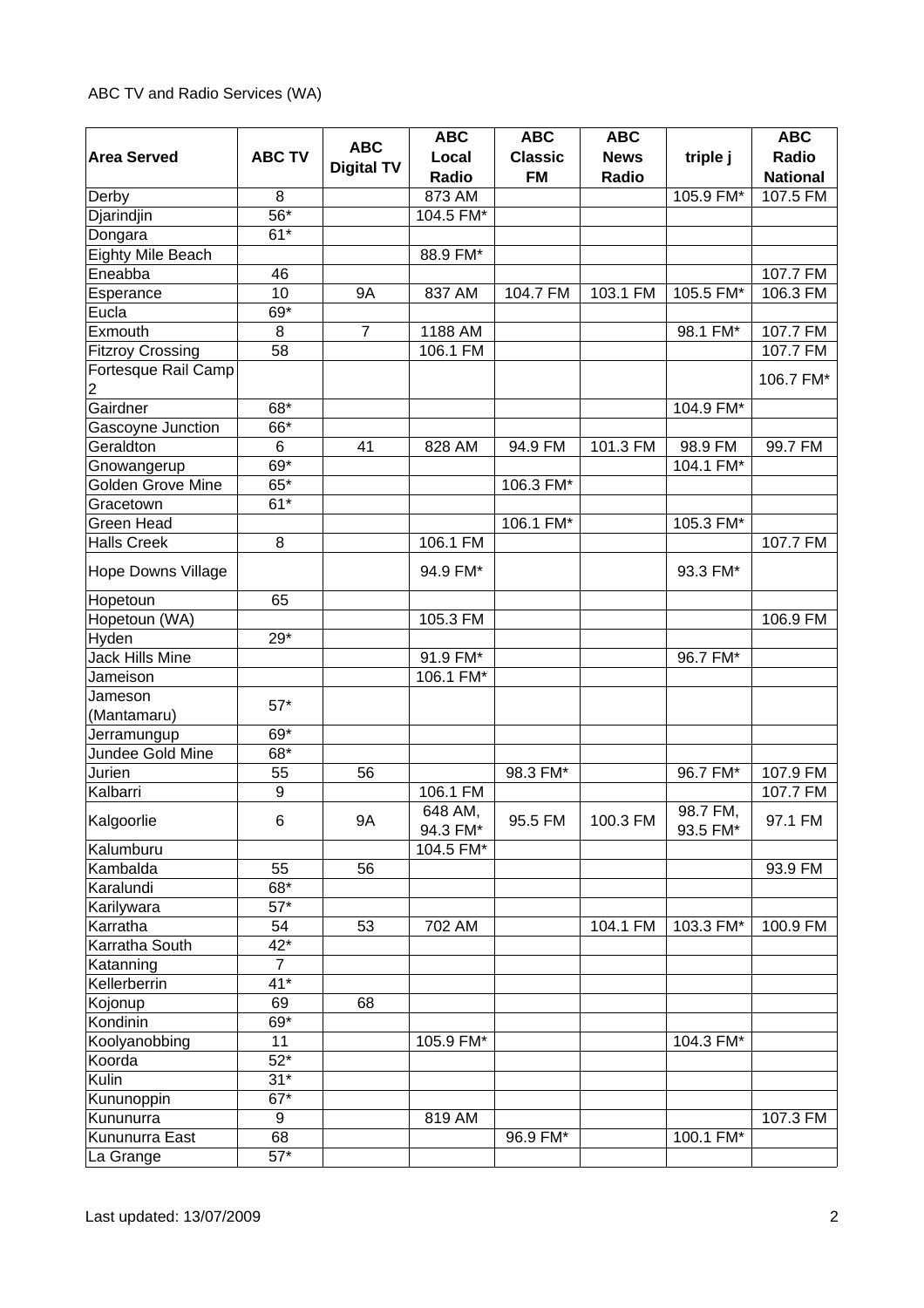| <b>Area Served</b>         | <b>ABC TV</b>     | <b>ABC</b><br><b>Digital TV</b> | <b>ABC</b><br>Local<br>Radio | <b>ABC</b><br><b>Classic</b><br><b>FM</b> | <b>ABC</b><br><b>News</b><br>Radio | triple j  | <b>ABC</b><br>Radio<br><b>National</b> |
|----------------------------|-------------------|---------------------------------|------------------------------|-------------------------------------------|------------------------------------|-----------|----------------------------------------|
| Lake Grace                 | 33                | 34                              |                              |                                           |                                    |           |                                        |
| Lake Gregory               | $68*$             |                                 | 107.7 FM*                    |                                           |                                    | 104.7 FM* |                                        |
| Lake King                  | 69*               |                                 |                              |                                           |                                    |           |                                        |
| Lancelin                   | $53*$             |                                 |                              |                                           |                                    |           |                                        |
| Laverton                   | 10                |                                 | 106.1 FM                     |                                           |                                    | 98.9 FM*  | 107.7 FM                               |
| Learmonth                  | 66*               |                                 |                              |                                           |                                    |           |                                        |
| Leeman                     | 5A                | 6                               |                              |                                           |                                    |           | 107.3 FM                               |
| Leinster                   | 10                | 11                              |                              |                                           |                                    |           |                                        |
| Leonora                    | 8                 |                                 | 105.7 FM                     | 104.1 FM*                                 |                                    | 96.9 FM*  | 107.3 FM                               |
| Mandurah                   | $57*$             |                                 |                              |                                           |                                    |           |                                        |
| Manjimup                   | 57                | 58                              | 738 AM                       |                                           |                                    |           |                                        |
| Marandoo                   |                   |                                 | 106.1 FM*                    |                                           |                                    | 104.5 FM* | 107.7 FM*                              |
| Marble Bar                 | 8                 | $\overline{7}$                  | 105.9 FM                     |                                           |                                    | 101.1 FM* | 107.5 FM                               |
| Margaret River             | 57                | 45                              |                              |                                           |                                    |           |                                        |
| <b>Marvel Loch</b>         | $\overline{55^*}$ |                                 |                              |                                           |                                    | 103.9 FM* |                                        |
| Maryville                  | 56*               |                                 |                              |                                           |                                    |           |                                        |
| Meekatharra                | 8                 | 9                               | 106.3 FM                     |                                           |                                    |           | 107.9 FM                               |
| Menzies                    | 10                |                                 | 106.1 FM                     |                                           |                                    |           | 107.7 FM                               |
| Merredin                   | 8                 |                                 |                              |                                           |                                    |           | 107.3 FM                               |
| Mesa J Mine                |                   |                                 | 92.5 FM*                     |                                           |                                    | 99.3 FM*  |                                        |
| Monkey Mia                 | 58*               |                                 |                              |                                           |                                    |           | 89.9 FM*                               |
| Moora                      | 60                |                                 |                              |                                           |                                    |           |                                        |
| Morawa                     | 8                 |                                 |                              |                                           |                                    | 106.3 FM* |                                        |
| Mount Magnet               | 8                 | 9                               | 105.7 FM                     |                                           |                                    | 99.3 FM*  | 107.3 FM                               |
| Mt Jackson                 |                   |                                 | 105.7 FM*                    |                                           |                                    | 104.1 FM* |                                        |
| Mt Keith                   |                   |                                 |                              |                                           |                                    | 98.5 FM*  | 99.3 FM*                               |
| Mt Keith (Mine<br>Village) |                   |                                 | 105.3 FM*                    |                                           |                                    | 100.9 FM* | 107.7 FM*                              |
| Mukinbudin                 | $31*$             |                                 |                              |                                           |                                    | 89.1 FM*  |                                        |
| Mullewa                    | $\boldsymbol{9}$  |                                 |                              |                                           |                                    |           | 107.5 FM                               |
| Munglinup                  | 69*               |                                 |                              |                                           |                                    |           |                                        |
| Muradup                    | $67*$             |                                 |                              |                                           |                                    |           |                                        |
| Murchison                  | $63*$             |                                 |                              |                                           |                                    |           |                                        |
| <b>Murrin Murrin</b>       | $65*$             |                                 | 92.5 FM*                     |                                           |                                    |           |                                        |
| Murrin Murrin Open         |                   |                                 | 105.3 FM*,                   |                                           |                                    | 100.9 FM* |                                        |
| <b>Cut Mine</b>            |                   |                                 | 99.3 FM*                     |                                           |                                    |           |                                        |
| Nannup                     | 32                |                                 | 98.1 FM                      |                                           |                                    |           | 98.9 FM                                |
| Narembeen                  | 64                |                                 |                              |                                           |                                    |           | 107.7 FM                               |
| Narrogin                   | 57                | 58                              |                              | 92.5 FM                                   |                                    |           |                                        |
| Newdegate                  | 66*               |                                 |                              |                                           |                                    |           |                                        |
| Newman                     | $\overline{7}$    | 6                               | 567 AM                       |                                           |                                    |           | 93.7 FM                                |
| Nimary Gold Mine           |                   |                                 | 103.3 FM*                    |                                           |                                    |           |                                        |
| Norseman                   | $\overline{7}$    | 6                               | 105.7 FM                     |                                           |                                    |           | 107.3 FM                               |
| North Rankin               | $\overline{61}^*$ |                                 |                              |                                           |                                    |           |                                        |
| Northam                    | 56                | 57                              | 1215 AM                      |                                           |                                    |           |                                        |
| Northampton                | 8                 |                                 |                              |                                           |                                    |           |                                        |
| Northcliffe                | $\overline{56}^*$ |                                 | 105.9 FM*                    |                                           |                                    |           | 107.5 FM*                              |
| Nullagine                  | $50*$             |                                 | 106.3 FM*                    |                                           |                                    | 104.7 FM* |                                        |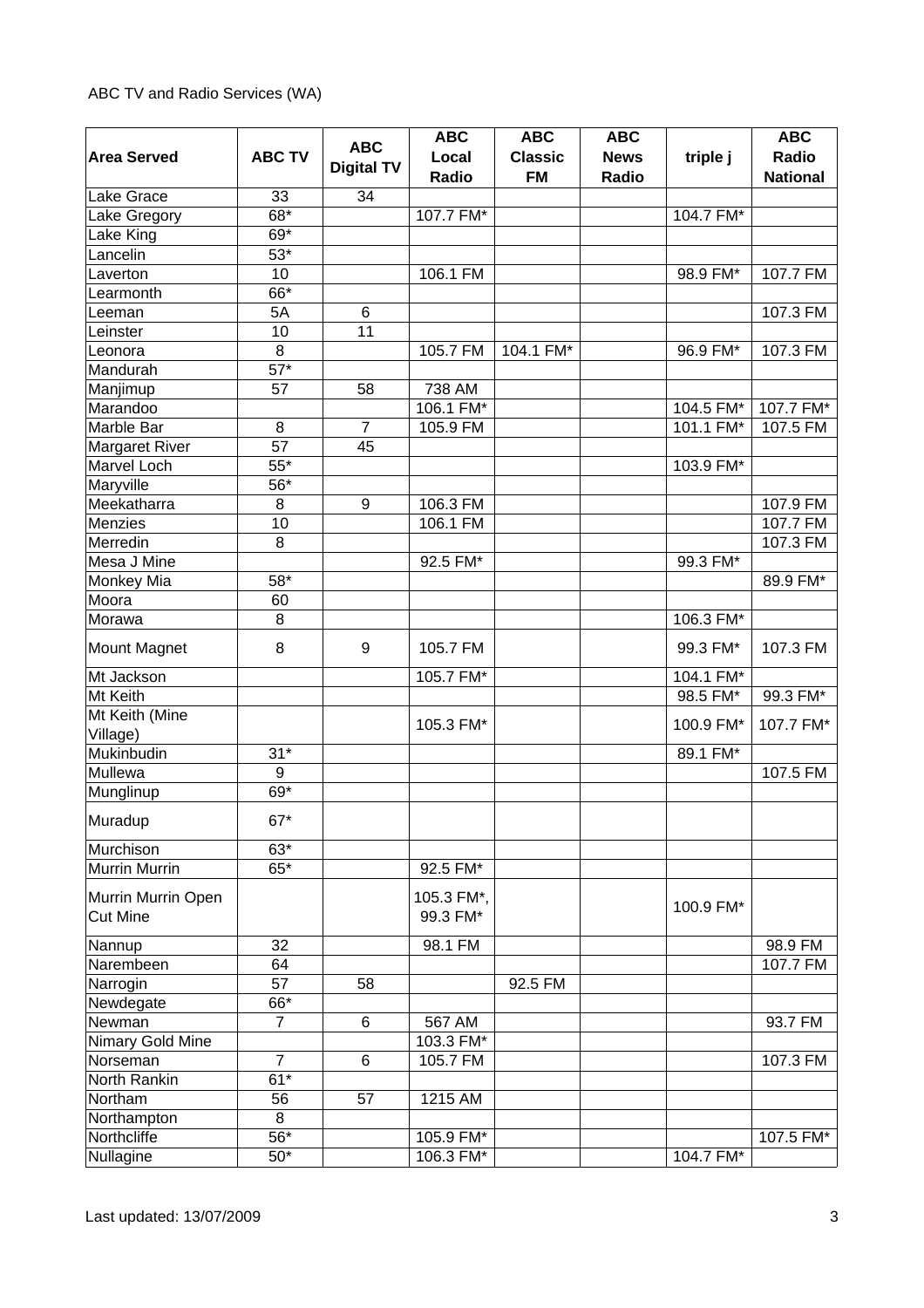|                                           |                   |                   | <b>ABC</b>           | <b>ABC</b>     | <b>ABC</b>  |           | <b>ABC</b>      |
|-------------------------------------------|-------------------|-------------------|----------------------|----------------|-------------|-----------|-----------------|
| <b>Area Served</b>                        | <b>ABC TV</b>     | <b>ABC</b>        | Local                | <b>Classic</b> | <b>News</b> | triple j  | Radio           |
|                                           |                   | <b>Digital TV</b> | Radio                | <b>FM</b>      | Radio       |           | <b>National</b> |
| Nyabing                                   | 66*               |                   |                      |                |             |           |                 |
| One Arm Point                             | 69*               |                   |                      | 107.9 FM*      |             |           |                 |
| Ongerup                                   | $67*$             |                   |                      |                |             | 104.5 FM* |                 |
| Onslow                                    | 8                 |                   |                      |                |             | 105.1 FM* | 107.5 FM        |
| Oombulgurri                               |                   |                   |                      |                |             | 101.3 FM* |                 |
| Ora Banda                                 | 59*               |                   |                      |                |             |           |                 |
| <b>Oriental Well</b>                      | $67*$             |                   |                      |                |             |           |                 |
| <b>Pallottine Mission</b>                 | 69*               |                   |                      |                |             |           |                 |
| Pannawonica                               | 11                | 9                 | 567 AM               |                |             | 106.1 FM* | 107.7 FM        |
| Paraburdoo                                | 6                 | 9a                | 567 AM,<br>106.1 FM* |                |             | 104.5 FM* | 107.7 FM        |
| Peaceful Bay                              | $67*$             |                   |                      |                |             |           |                 |
| Pemberton                                 | 31                | 32                |                      |                |             |           |                 |
| Perth                                     | $\overline{2}$    | 12                | 720 AM               | 97.7 FM        | 585 AM      | 99.3 FM   | 810 AM          |
| Perth (Standby)                           |                   | 12                |                      |                |             |           |                 |
| Perth East                                | 49*               |                   |                      |                |             |           |                 |
| Pingrup                                   | $\overline{67}^*$ |                   |                      |                |             |           |                 |
| <b>Plutonic Gold Mine</b>                 |                   |                   |                      |                |             | 103.5 FM* | 107.5 FM*       |
| Port Hedland                              | $\overline{7}$    | 8                 | 603 AM               | 97.3 FM*       | 94.9 FM     | 98.9 FM*  | 95.7 FM         |
| Prevelly                                  | $65*$             |                   |                      |                |             |           |                 |
| Punmu                                     | 66*               |                   | 107.3 FM*            | 105.7 FM*      |             |           |                 |
| Quinninup                                 | 56*               |                   |                      |                |             |           |                 |
| <b>Railway Constuction</b><br>Site Mesa A |                   |                   | 95.3 FM*             |                |             | 100.1 FM* | 98.5 FM*        |
| Ravensthorpe                              | 11                |                   | 105.9 FM             |                |             |           | 107.5 FM        |
| Roebourne                                 | 9                 | <b>9A</b>         |                      |                |             | 104.9 FM* | 107.5 FM        |
| Roleystone                                | 57                | 56                |                      |                |             |           |                 |
| Sally Malay Mine                          |                   |                   |                      |                |             |           | 107.7 FM*       |
| <b>Salmon Gums</b>                        | 8                 |                   |                      |                |             |           | 100.7 FM        |
| Sandstone                                 | $63*$             |                   | 106.3 FM*            |                |             |           |                 |
| Seabird                                   | $55*$             |                   |                      |                |             |           |                 |
| Sir Samuel Mine                           |                   |                   | 94.3 FM*             |                |             |           |                 |
| Southern Agricultural                     | $\overline{2}$    | 11                |                      | 94.5 FM        | 92.1 FM     | 92.9 FM   | 96.9 FM         |
| Southern Cross                            | 9                 | $\overline{7}$    | 106.3 FM             |                |             | 103.9 FM* | 107.9 FM        |
| Sunrise Dam                               |                   |                   |                      |                |             |           | 96.1 FM*        |
| Tambellup                                 | $\overline{67}^*$ |                   |                      |                |             |           |                 |
| Tanami Gold Mine<br>Village               | $60*$             |                   |                      |                |             |           |                 |
| Tanami Mines Site 2                       |                   |                   | 96.1 FM*             |                |             |           |                 |
| Telfer                                    | $60*$             |                   | 100.5 FM*            |                |             |           |                 |
| Ti Tree (WA)                              |                   |                   | 106.9 FM*            |                |             | 105.3 FM* |                 |
| Tjirrkarli                                | $57*$             |                   | 106.1 FM*            |                |             |           |                 |
| Tjuntjuntjara                             | $57*$             |                   |                      |                |             |           |                 |